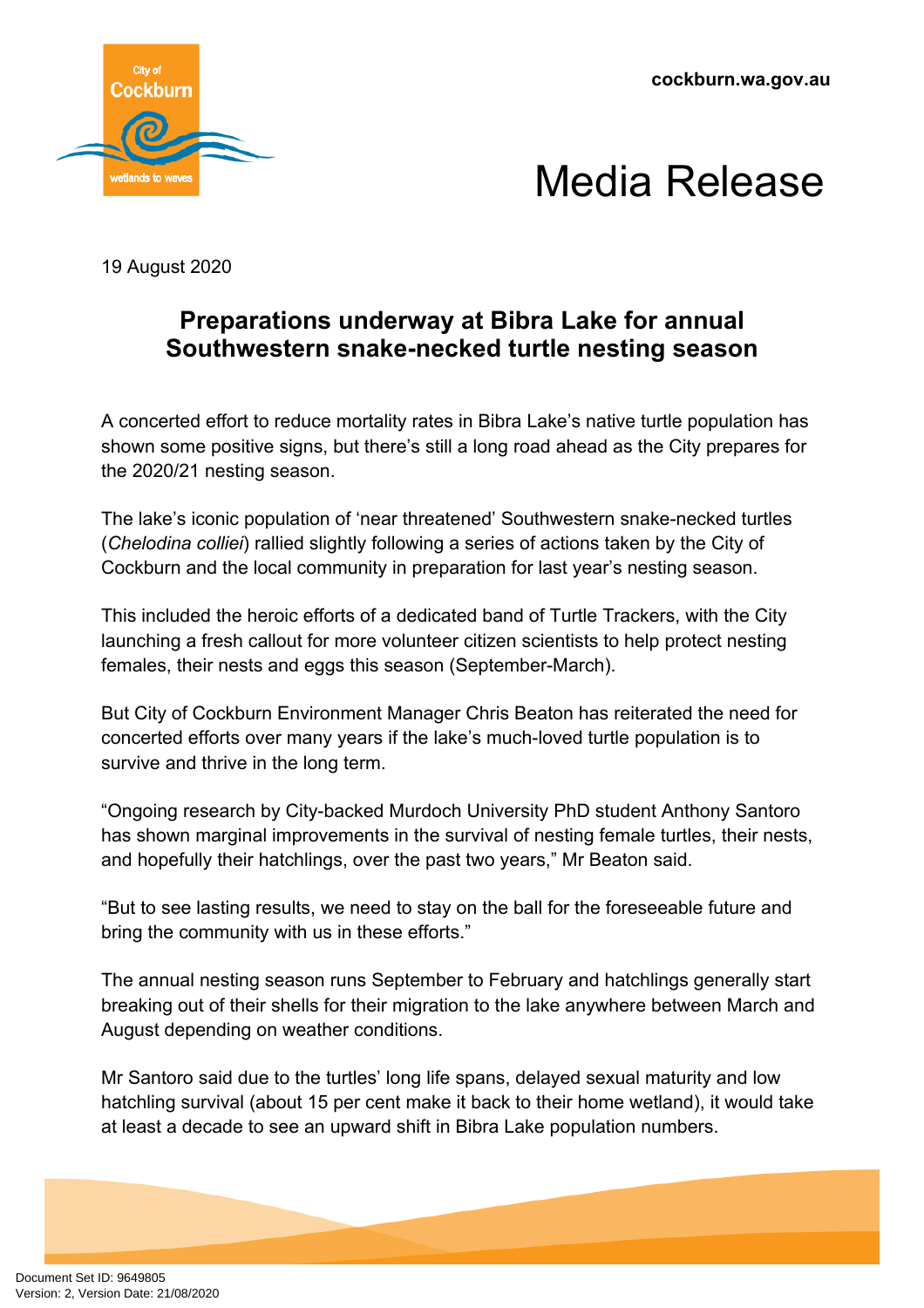

## Media Release

He said vehicle strike of mature nesting females on roads around the lake had reduced markedly from 15 in 2018/19 to two in 2019/20, and nesting turtles killed by predators had reduced from 25 to 17. Nests found raided by predators had also reduced from 135 to 120.

"These are small but important gains and illustrate how much work we need to do as a community to keep the protection of these 'near threatened' amphibious reptiles a priority.

"It's also worth noting the level of mortality at Bibra Lake is likely to be happening at other Perth wetlands, which makes local survival more vital than ever."

Mr Santoro also helped the City establish the Turtle Trackers citizen science program and this small but very dedicated band of volunteers played a pivotal role in helping the turtles' survival in the 2019/20 nesting season.

A team of about 30 volunteers successfully identified 25 nests enabling these to be protected by cages installed by project partners Native ARC and The Wetlands Centre Cockburn, giving the nesting females and their eggs further protection from predators.

Mr Santoro estimated about 50 per cent of these protected eggs hatched, with about 25 hatchlings successfully making their way to the lake.

"Once the hatchlings make it to the water, I think they have a decent shot at making it to reproductive age," he said.

"This is why it's very important the community join us in protecting as many of the nesting females and their nests as possible."

## **What is the City doing to help protect nesting females during the 2020/21 season:**

- Increased feral animal control in and around turtle nesting areas in conjunction with the Department of Biodiversity, Conservation and Attractions
- Improvements to protective fencing around 12 lakeside nesting refuges
- Improvements to directional fencing to guide turtles into the nesting refuges
- Ongoing traffic education using temporary signs including variable messaging boards and speed check signage on Progress Drive